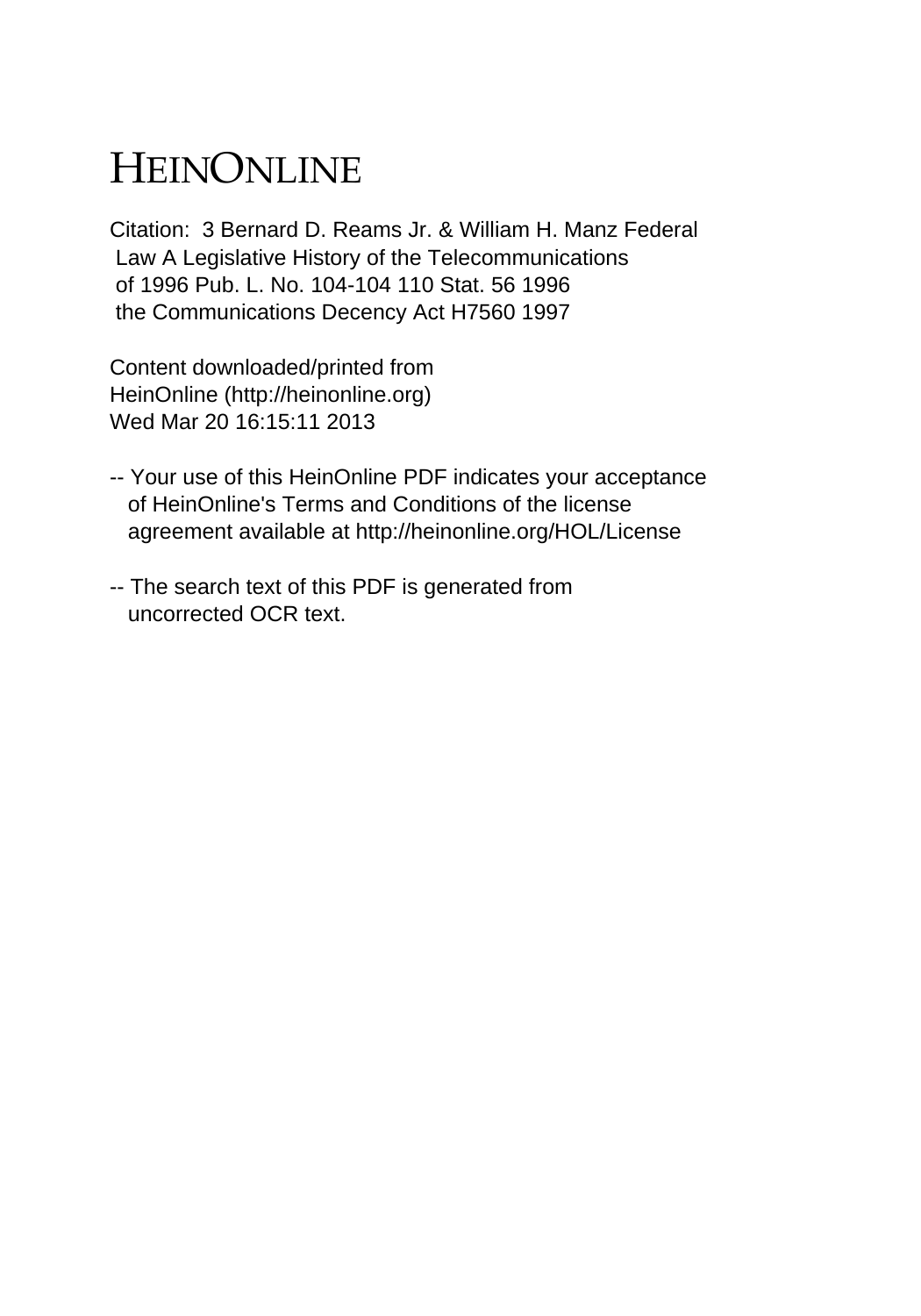**CONGRESSIONAL** RECORD- HOUSE H **7560** *July 25, 1995.*

more for Medicare. They will get less **of a** cost of living, and their rent will **go up.**

At least older people who read the comics and remember **Al** Capp, **Lil'** Abner. and Evil-Eye Fliegal will know what is happening to them. They are about to get the Republican triple whammy.

# **RECESS**

The SPEAKER pro tempore. There being no further requests for morning business, pursuant to clause 12. rule I. the House will stand in recess until **10** a.m.

Accordingly (at **9** o'clock and 49 **min**utes a.m.), the House stood In recess until **10** a.m.

## AFTER **RECESS**

The recess having expired, the House was called to order **by** the Speaker at **10** a.m.

# PRAYER

The Reverend Ronald **K.** Austin. Spirit of Peace Baptist Church. Washington. DC, offered the following prayer:

Eternal God, the creator and sus-talner of **all** life, we come before You this morning and pray that You would continue to be our ever present<br>strength. Touch our minds and hearts this day that we might continue to be Your instruments for love and Justice in this great Nation of ours. May Your light continue to lead this great body of men and women in the difficult deci-sions that they must make. Re with them in the good times and especially in the tough times. Also we pray for their families because they need Your<br>strength also. Now help us all, dear Fastrength also. Now help us all, dear Fa-<br>ther, to reach that great day when na-<br>tion will not take up sword against na-<br>tion nor will they train for war any-<br>more. In Your Holy name we pray. Amen.

# THE JOURNAL.

The SPEAKER. The Chair has examined the Journal of the last day's pro-ceedings and announces to the House his approval thereof.

Pursuant to clause **1.** rule **I.** the Journal stands approved.

# PLEDGE OF ALLEGIANCE

The SPEAKER. Will the gentle- woman from California [Ms. ROYBAL-ALLARD] come forward and lead the House in the Pledge of Allegiance.

Ms. ROYBAL-ALLARD led Pledge of Allegiance as follows:

**<sup>I</sup>**pledge allegiance to the **Flag** of the United States of America, and to the Repub- **lic** for which it stands, one nation **under** God. indivisible. with liberty and justice for **all.**

**ANNOUNCEMENT** BY THE SPEAKER The SPEAKER. The Chair announces there will be ten 1-minutes on each

SUMMARY OF SOCIAL SECURITY **Igible for Medicare.**<br>MEDICARE ANNUAL REPORTS We are deeply concerned about Medi-

side.

mission to address the House for 1 minute.)

Mr. HOKE. Mr. Speaker, this is a re-<br>port that is a summary of the 1995 an-<br>nual reports of the Social Security and<br>mass phase put unat is a solutional of the Social Security and<br>Medicare boards of trustees. I urge<br>Medicare boards of trustees. I urge<br>that Medicare will go bankrupt by the<br>every American to call their Rep-year 2002 if we do not fix Funds for Social Security and, most.im-<br>
funds for Social Security and, most.im-<br>
funds for Social Security and, most.im-<br>
portantly, Medicare.<br>
portantly, Medicare.<br>
The magnetic state of the benefits on the<br>
order of the

**lem,** and you need to know **about it. fall them.** Outside of this politicized atmosphere<br>that is going on, you need to be able to<br>that is going on, you need to be able to<br>that is going on, you need to be able to<br>carriows TECHNOLOGIES<br>decision. It is 202-224-3121, so that read this yourself and make your own (Ms. ESHOO asked and was given per-<br>decision. It is 202-234-3121, so that you mission to address the House for **I**<br>funds. Please call your Representative. minute and to revise and exten **Ask for the summary of the annual re-** Ms. **ESHOO.** Mr. Speaker, **I** amended

**was given** permission to address the The amendment ensures that the House for **1** minute and to revise and **FCC** does **not** limit consumers' ability

the **\$7** billion cut from **HUD's 1996** entertainment. budget will decimate Federal housing The language is supported **by** Amer-

households were in need of housing. National Cable Television Association And. every night, **600.000** households **are [NCTA].**

**A 700** million cut in public housing as the gatekeeper to home automation authority operating budgets will result systems. in increased rents and deterioration **of** Mr. Speaker. the issue is simply. We

housing levels for the elderly, the dis-<br>minimum Government interference or<br>abled, and persons with AIDS.<br>Finally, these cuts prevent distressed<br>I urge you to protect the cable com-

Einvestment for economic development pose any amendment to limit or strike<br>to improve life in these areas.<br>t.

This Republican proposal is fused with fact and fiction. The fiction is that these cuts **are** necessary in order to reduce the Federal deficit, and that all of us must share the pain. The fact is there will be no pain sharing. The rich will get richer and the poor Ameri- cans will pay the price.

# PROTECT MEDICARE

(Mr. METCALF asked and was given permission to address the House for **I** minute.)

Mr. **METCALF.** Mr. Speaker. Norms and **I** have realized the American dream. We built our own log home. We cut down the trees, we built the home, we **now** own the home free and clear. But what of the future? We are beth **el-**

MEDICARE ANNUAL REPORTS<br>
(Mr. HOKE asked and was given per- all the money. decades of wild. irre-<br> **care.** Previous Congresses have spent minute.) sponsible spending on pork, and foreign<br>
Mr. HOKE. Mr. Speaker, this is a re-<br>
Mr. HOKE. Mr. Speaker, this is a re-<br>
a geome heat for the hot build not build not be

going to let that happen. The new ma-<br>jority will preserve and protect Medi-<br>care. It is going to increase 5 percent It is something the benefits. **It is a solution of the state of people are counting on it.** It is something that you should read. Thousands of people are counting on it. It is computing on it. It is computing that you shou

**ports,** the telecommunications bill to ensure the emergence of the Smart House HUD PROGRAM CUTS **fully automated digital home which**<br>the chart next to me diagrams. It is all<br>was given permission to address the **The amendment** ensures that the

extend her remarks.)<br>Ms. ROYBAL-ALLARD. Mr. Speaker. rity. maintain air quality, and provide<br>Ms. ROYBAL-ALLARD. Mr. Speaker. rity. maintain air quality, and provide

programs when housing needs are at Iean business alliances including the their worst. particularly **among** fami- Telecommunications Industry Assocla-lies with children, tion ITIA], the Alliance to Promote Information familiance to Promote<br>Software Innovation (APSI), and the<br>National Cable Television Association

homeless. On the other hand, foreign TV manu-<br>homeless. On the other hand, foreign TV manu-<br>These proposed cuts will cause much facturers are pushing for **FCC** stand-<br>needless pain and suffering. facturers are pushing for FCC standards that will establish television sets

public housing.<br>can either embrace the future by allow-<br>These, cuts will also reduce existing ing new technologies to flourish with<br>housing levels for the elderly, the dis- minimum Government interference or

Finally, these cuts prevent distressed **I** urge you to protect the cable com-<br>ommunities from leveraging private patibility language in H.R. 1555 and opcommunities from leveraging private patibility language in H.R. 1555 and op-<br>Investment for economic development pose any amendment to limit or strike

### **STRENGTHEN MEDICARE**

(Ms. PRYCE asked and was given permission to address the House **for I** minute and to revise and extend her remarks.)

Ms. PRYCE. Mr. Speaker, where is the Democrats' plan to save Medicare? **They** cannot fix it **by** whining. **They** cannot solve the crisis by fin-

ger-pointing and fear-mongering. And they cannot **fool** America's sen-iors with their demagoguery.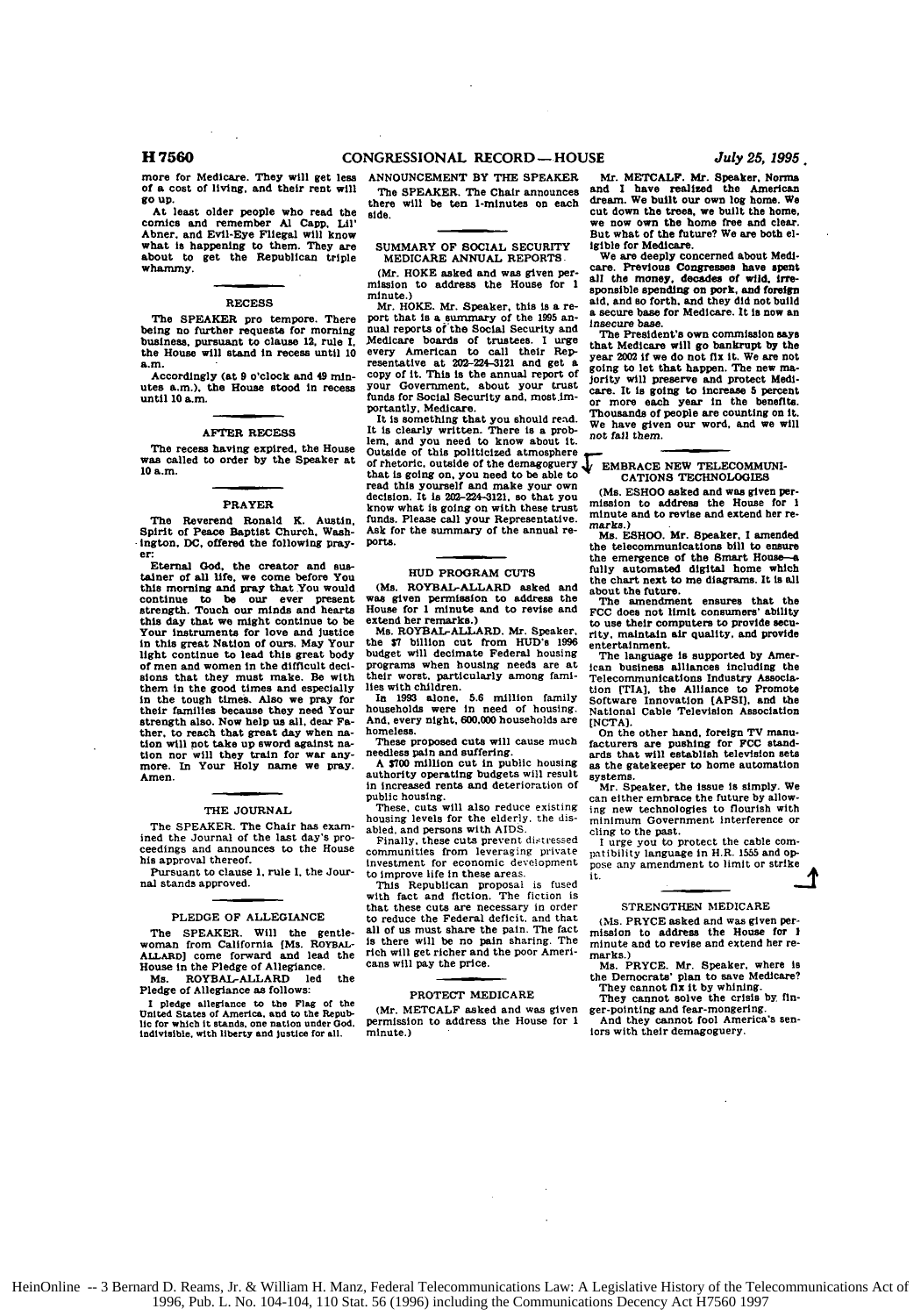Document No. **61**